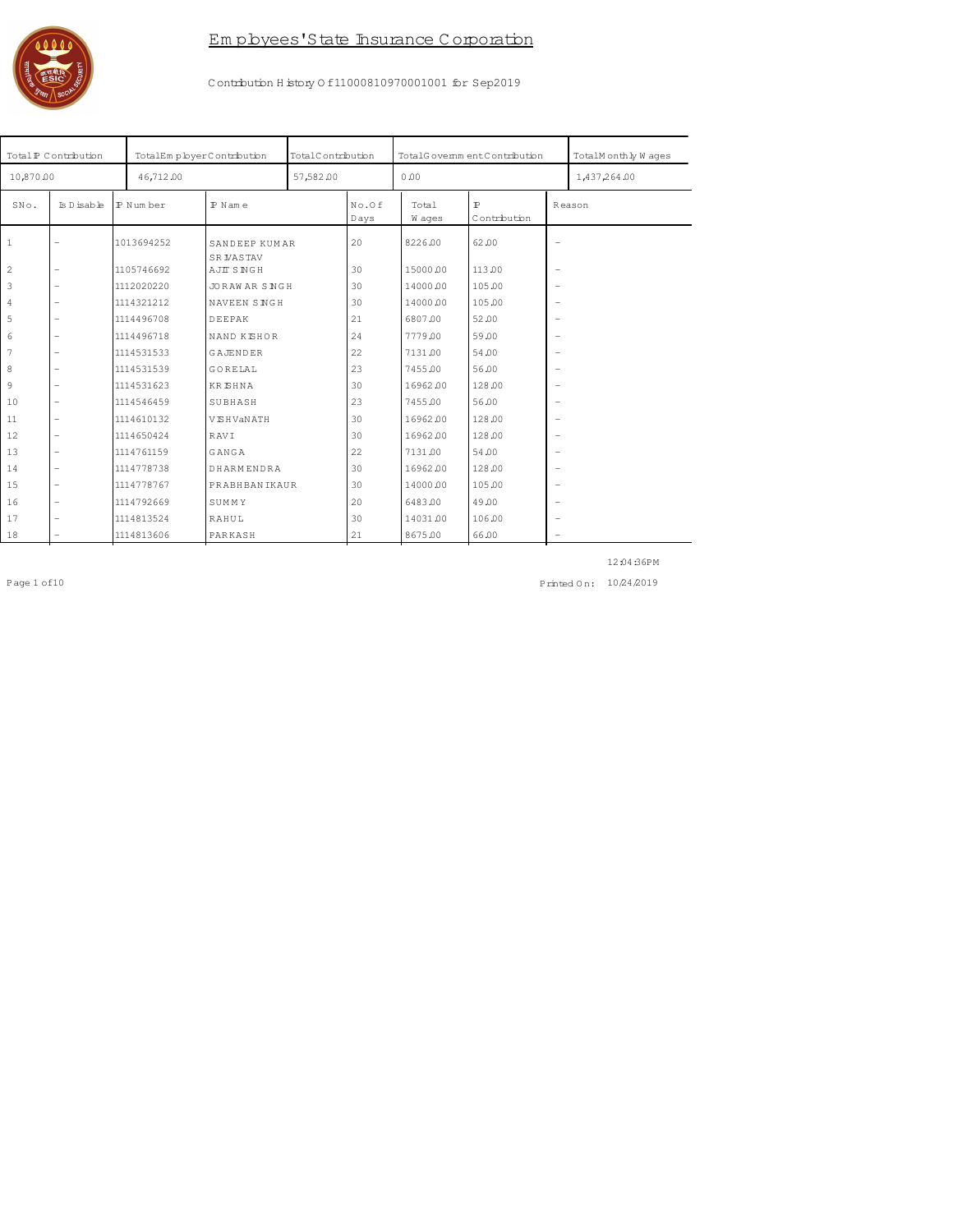| SNo. | Is Disable               | IP Num ber | $P$ N am e          | No.Of<br>Days | Total<br>W ages | $\mathbb{P}$<br>Contribution | Reason                   |
|------|--------------------------|------------|---------------------|---------------|-----------------|------------------------------|--------------------------|
| 19   | $\overline{\phantom{0}}$ | 1114833072 | <b>MANEH KUMAR</b>  | 15            | 4512.00         | 34.00                        | $\overline{\phantom{a}}$ |
|      |                          |            |                     |               |                 |                              |                          |
| 20   |                          | 1114851118 | CHANDRAMOHAN        | 20            | 6016.00         | 46.00                        |                          |
| 21   | $\overline{\phantom{0}}$ | 1114870257 | VISHAL              | 0             | 0.00            | 0.00                         | On Leave                 |
| 22   |                          | 1114870261 | ANSHU               | 23            | 7455.00         | 56.00                        | $\overline{\phantom{m}}$ |
| 23   | $\overline{\phantom{a}}$ | 1114870262 | <b>ARJUN</b>        | $\circ$       | 0.00            | 0.00                         | On Leave                 |
| 24   | $\overline{a}$           | 1114870424 | BAGVAT KUSHWAHA     | 21            | 6812.00         | 52.00                        | $\overline{\phantom{a}}$ |
| 25   | $\overline{\phantom{0}}$ | 1114870426 | NEERAJ              | 16            | 5850.00         | 44.00                        | $\overline{\phantom{0}}$ |
| 26   | $\overline{a}$           | 1114870428 | <b>VIJAY KUMAR</b>  | 20            | 7313.00         | 55.00                        |                          |
| 27   | $\overline{a}$           | 1114884522 | DEEPAK              | 0             | 0.00            | 0.00                         | On Leave                 |
| 28   | $\overline{a}$           | 1114884574 | SOURABH CHOUHAN     | 21            | 7975.00         | 60.00                        | $\overline{\phantom{0}}$ |
| 29   | $\overline{\phantom{0}}$ | 1114903740 | RAVI                | 24            | 7779.00         | 59.00                        | $\overline{\phantom{0}}$ |
| 30   | $\overline{\phantom{0}}$ | 1114903747 | SUNITA              | 24            | 7779.00         | 59.00                        | $\overline{\phantom{0}}$ |
| 31   | $\overline{a}$           | 1114903784 | VMLESH              | 19            | 5715.00         | 43.00                        | $\overline{\phantom{0}}$ |
| 32   |                          | 1114918572 | AMARESH DAS         | 0             | 0.00            | 0.00                         | On Leave                 |
| 33   | $\overline{a}$           | 1114939588 | PAVAN               | 15            | 4512.00         | 34.00                        | $\overline{\phantom{m}}$ |
| 34   |                          | 1114940003 | NIN                 | 25            | 8103.00         | 61.00                        | $\overline{\phantom{0}}$ |
| 35   | $\overline{a}$           | 1114964725 | JAYPRAKASH          | 23            | 7455.00         | 56.00                        | $\overline{\phantom{a}}$ |
| 36   | $\overline{a}$           | 1114964733 | DNESH               | 24            | 7779.00         | 59.00                        | $\overline{\phantom{0}}$ |
| 37   |                          | 1114964772 | BEER SNGH           | 21            | 6633.00         | 50.00                        | $\overline{\phantom{0}}$ |
| 38   | $\overline{\phantom{0}}$ | 1115033764 | DEEPU               | 24            | 11225.00        | 85.00                        | $\overline{\phantom{0}}$ |
| 39   |                          | 1115034038 | MD BRAR             | 26            | 12160.00        | 92.00                        | $\overline{\phantom{0}}$ |
| 40   | $\overline{a}$           | 1115065217 | <b>RNKU</b>         | 25            | 8103.00         | 61.00                        | $\overline{\phantom{0}}$ |
| 41   | $\overline{a}$           | 1115081216 | CHANDER SHEKHAR     | 15            | 4738.00         | 36.00                        | $\overline{\phantom{0}}$ |
| 42   | $\overline{\phantom{a}}$ | 1115081236 | MANOJ               | 15            | 4512.00         | 34.00                        | $\overline{\phantom{a}}$ |
| 43   | $\overline{a}$           | 1115145096 | RAJKUMAR KOL        | 30            | 14031.00        | 106.00                       | $\overline{\phantom{0}}$ |
| 44   |                          | 1115145101 | SHASH KANT SHARMA   | 20            | 6016.00         | 46.00                        |                          |
| 45   |                          | 1115145112 | UMARGUL             | 0             | 0.00            | 0.00                         | On Leave                 |
| 46   |                          | 1115145134 | PRAD P KUMAR        | 9             | 2707.00         | 21.00                        | $\overline{\phantom{0}}$ |
| 47   |                          | 1115163076 | <b>DINESH KUMAR</b> | 18            | 6581.00         | 50.00                        | $\overline{\phantom{0}}$ |

Page 2 of 10 10 24 2019 10 24 2019 10 24 2019 10 24 2019 10 24 2019 10 24 2019 10 24 2019 10 24 2019 10 24 2019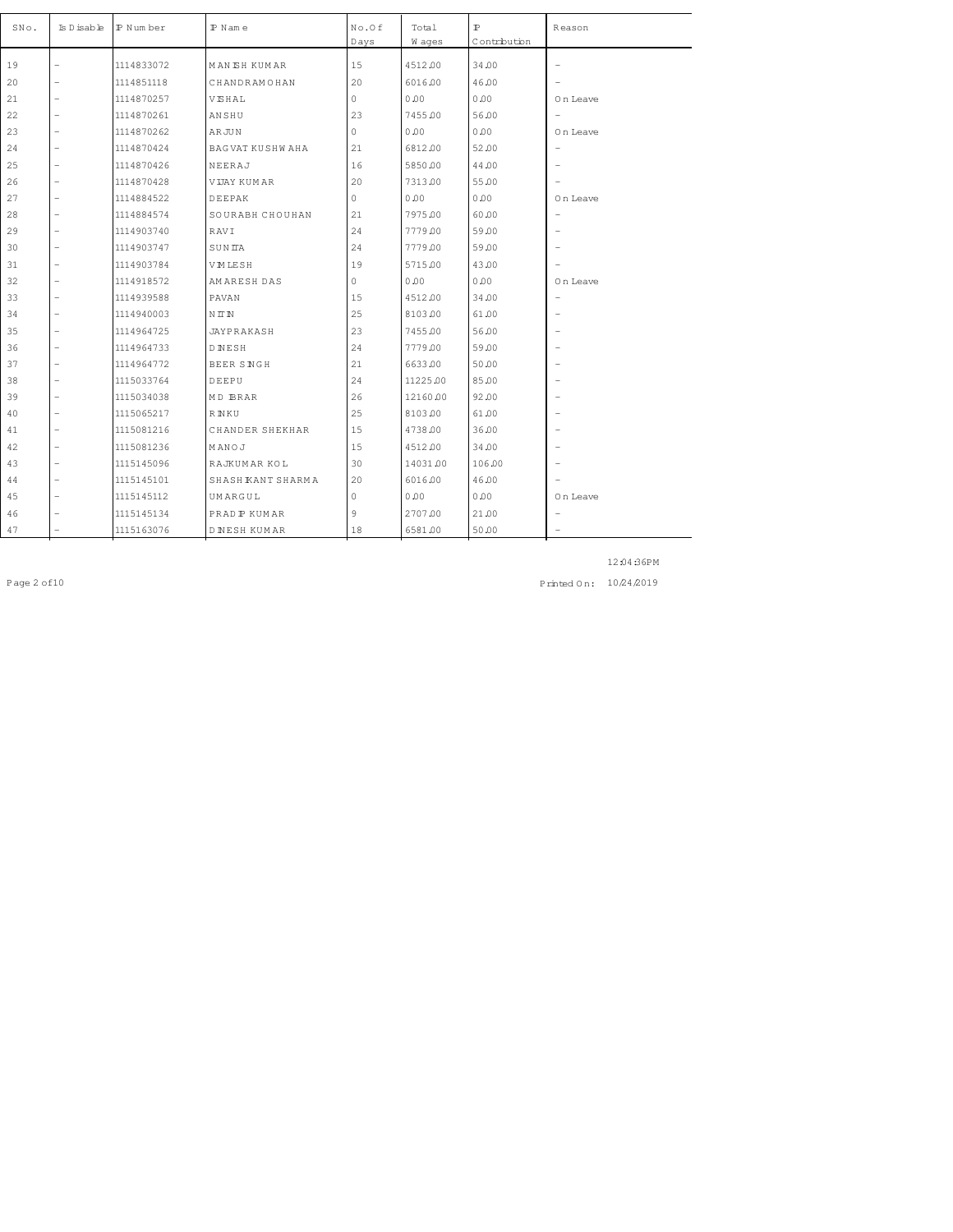| SNo. | Is D isable              | P Number   | $P$ N am e            | No.Of<br>Days | Total<br>W ages | $\mathbb{P}$<br>Contribution | Reason                   |
|------|--------------------------|------------|-----------------------|---------------|-----------------|------------------------------|--------------------------|
| 48   |                          | 1115163215 | <b>SRRAM</b>          | 20            | 6016.00         | 46.00                        | $\overline{a}$           |
| 49   | $\overline{\phantom{a}}$ | 1115163236 | NITIN RASTOGI         | 30            | 16962.00        | 128.00                       | $\overline{\phantom{0}}$ |
| 50   |                          | 1115163499 | <b>GYAN BAHADUR</b>   | 29            | 13563.00        | 102.00                       | $\overline{\phantom{0}}$ |
| 51   | $\overline{\phantom{a}}$ | 1115163508 | SONU KHAN             | 26            | 9981.00         | 75.00                        | $\overline{\phantom{a}}$ |
| 52   | $\overline{a}$           | 1115202446 | SONU                  | 30            | 14031.00        | 106.00                       |                          |
| 53   | $\overline{a}$           | 1115202450 | SUNLDUTT              | 30            | 16962.00        | 128.00                       | $\overline{\phantom{0}}$ |
|      |                          |            |                       |               |                 |                              |                          |
| 54   | $\overline{a}$           | 1115202454 | SURENDRA SNGH         | 23            | 7455.00         | 56.00                        | $\overline{\phantom{0}}$ |
| 55   | $\overline{a}$           | 1115251225 | RAHULMATHUR           | 20            | 5519.00         | 42.00                        | $\overline{\phantom{0}}$ |
| 56   | $\overline{\phantom{a}}$ | 1115267645 | <b>DINESH KUMAR</b>   | 29            | 16397.00        | 123.00                       | $\overline{a}$           |
| 57   |                          | 1115267659 | AZAD SNGH             | 29            | 13563.00        | 102.00                       | $\overline{\phantom{0}}$ |
| 58   | $\overline{a}$           | 1115282275 | VNOD                  | 27            | 15266.00        | 115.00                       | $\overline{\phantom{0}}$ |
| 59   | $\overline{a}$           | 1115282280 | RANJEET               | 25            | 8103.00         | 61.00                        | $\overline{a}$           |
| 60   |                          | 1115347487 | <b>RAVIKUMAR</b>      | 29            | 16397.00        | 123.00                       | $\overline{\phantom{a}}$ |
| 61   |                          | 1115347489 | ABH ISHEK SINGH       | 22            | 7481.00         | 57.00                        | $\overline{\phantom{0}}$ |
| 62   |                          | 1115348426 | ARVND                 | 21            | 6807.00         | 52.00                        | $\overline{\phantom{0}}$ |
| 63   | $\overline{a}$           | 1115348436 | <b>DURGESH SHARMA</b> | 18            | 6581.00         | 50.00                        | $\overline{\phantom{0}}$ |
| 64   | $\overline{a}$           | 1115348466 | AZAD                  | 15            | 5485.00         | 42.00                        | $\overline{\phantom{0}}$ |
| 65   | $\overline{\phantom{0}}$ | 1115348483 | AN IL KUM AR          | 20            | 7678.00         | 58.00                        | $\overline{\phantom{a}}$ |
| 66   | $\overline{a}$           | 1115348489 | SONU                  | 23            | 7455.00         | 56.00                        | $\overline{\phantom{a}}$ |
| 67   | $\overline{\phantom{a}}$ | 1115368274 | MURARILAL             | 22            | 10289.00        | 78.00                        | $\overline{\phantom{0}}$ |
| 68   |                          | 1115368278 | <b>BABU LAL</b>       | 22            | 10289.00        | 78.00                        |                          |
| 69   | $\overline{a}$           | 1115391405 | <b>RAKESH</b>         | 23            | 7455.00         | 56.00                        |                          |
| 70   | $\overline{\phantom{0}}$ | 1115391415 | AM IT                 | $\Omega$      | 0.00            | 0.00                         | On Leave                 |
| 71   | $\overline{\phantom{0}}$ | 1115391420 | <b>GAURAV KUMAR</b>   | 18            | 8419.00         | 64.00                        | $\overline{\phantom{a}}$ |
| 72   | $\overline{a}$           | 1115391456 | HARIRAM MANDAL        | 22            | 7481.00         | 57.00                        | $\overline{\phantom{a}}$ |
| 73   |                          | 1115411386 | <b>KUNAL KUMAR</b>    | 10            | 3008.00         | 23.00                        | $\overline{\phantom{0}}$ |
| 74   |                          | 1115411420 | NOSHAD                | 19            | 5715.00         | 43.00                        |                          |
| 75   |                          | 1115411446 | NAVEEN KUMAR          | 12            | 3610.00         | 28.00                        |                          |
| 76   |                          | 1115453710 | SANTO SH KUMAR        | $\mathbf{0}$  | 0.00            | 0.00                         | On Leave                 |

Page 3 of 10 10 24 2019 10 24 2019 10 24 2019 10 24 2019 10 24 2019 10 24 2019 10 24 2019 10 24 2019 10 24 201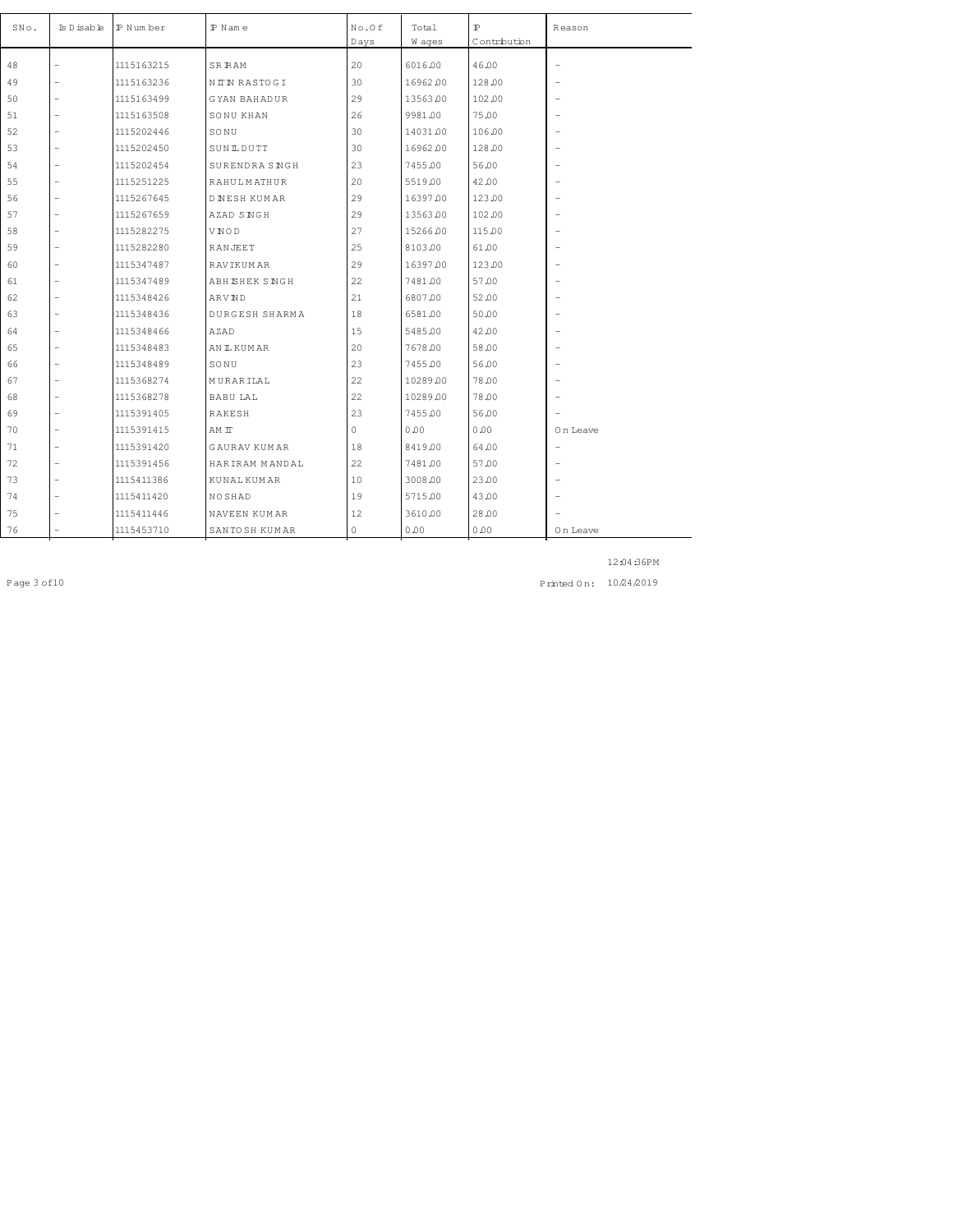| SNo. | Is D isable              | IP Number  | $P$ N am e          | No.Of<br>Days | Total<br>W ages | $\mathbb{P}$<br>Contribution | Reason                   |
|------|--------------------------|------------|---------------------|---------------|-----------------|------------------------------|--------------------------|
| 77   |                          | 1115453711 | <b>RAHULVERMA</b>   | 29            | 13563.00        | 102.00                       | $\overline{\phantom{m}}$ |
| 78   |                          | 1115454012 | BRIJESH KUMAR       | 17            | 5114.00         | 39.00                        | $\overline{\phantom{0}}$ |
| 79   |                          | 1115464256 | <b>NASR HUSSAN</b>  | 21            | 6317.00         | 48.00                        |                          |
| 80   |                          | 1115464296 | ANOOP KUMAR         | $\Omega$      | 0.00            | 0.00                         | On Leave                 |
| 81   |                          | 1115464302 | NATHUVA             | 30            | 16962.00        | 128.00                       | $\overline{\phantom{m}}$ |
| 82   |                          | 1115464316 | PUSHPENDER KUMAR    | 23            | 13004.00        | 98.00                        | $\overline{\phantom{0}}$ |
| 83   | $\overline{\phantom{0}}$ | 1115464346 | VISHAL              | 29            | 13563.00        | 102.00                       | $\overline{\phantom{0}}$ |
| 84   | $\overline{\phantom{0}}$ | 1115464374 | SAKEELAHMAD         | 18            | 4967.00         | 38.00                        | $\overline{\phantom{0}}$ |
| 85   |                          | 1115466374 | NEERAJ              | 29            | 13563.00        | 102.00                       | $\overline{\phantom{a}}$ |
| 86   | $\overline{\phantom{0}}$ | 1115466397 | VKASH KUMAR         | 0             | 0.00            | 0.00                         | On Leave                 |
| 87   | $\overline{\phantom{0}}$ | 1115466401 | <b>AW ADHESH</b>    | 0             | 0.00            | 0.00                         | On Leave                 |
| 88   |                          | 1115466406 | DHARMENDRASNGH      | 16            | 4813.00         | 37.00                        | $\overline{a}$           |
|      |                          |            | BISHT               |               |                 |                              |                          |
| 89   | $\overline{\phantom{0}}$ | 1115466408 | ATULKUMAR           | 21            | 8062.00         | 61.00                        | $\overline{\phantom{m}}$ |
| 90   | $\overline{a}$           | 1115466411 | ASHOK KUMAR         | 12            | 5612.00         | 43.00                        | $\overline{\phantom{a}}$ |
| 91   | $\overline{a}$           | 1115466415 | <b>JEETU KANT</b>   | 10            | 4677.00         | 36.00                        | $\overline{\phantom{0}}$ |
| 92   | $\overline{a}$           | 1115466430 | AN IL KUM AR        | 21            | 6317.00         | 48.00                        | $\overline{\phantom{0}}$ |
| 93   |                          | 1115466448 | AM IT KUM AR        | 20            | 6483.00         | 49.00                        | $\overline{\phantom{0}}$ |
| 94   | $\overline{\phantom{0}}$ | 1115466469 | MUNISH CHAND        | 21            | 9822.00         | 74.00                        | $\overline{\phantom{m}}$ |
| 95   | $\overline{a}$           | 1115479998 | PRAMOD KUMAR VERMA  | 22            | 6618.00         | 50.00                        | $\overline{\phantom{a}}$ |
| 96   | $\overline{\phantom{0}}$ | 1115480006 | BANTIKUMAR          | 21            | 6317.00         | 48.00                        | $\overline{\phantom{0}}$ |
| 97   |                          | 1115480015 | <b>BABLU</b>        | 21            | 6317.00         | 48.00                        |                          |
| 98   |                          | 1115480018 | RAHUL               | 22            | 6618.00         | 50.00                        |                          |
| 99   | $\overline{\phantom{0}}$ | 1115480100 | <b>RAHULKUMAR</b>   | 5             | 1504.00         | 12.00                        | $\qquad \qquad -$        |
| 100  | $\overline{\phantom{0}}$ | 1115480114 | AM IT KUM AR        | 15            | 4512.00         | 34.00                        | $\overline{\phantom{0}}$ |
| 101  | $\overline{\phantom{0}}$ | 1115480145 | HAR IOM             | 21            | 6317.00         | 48.00                        | $\overline{\phantom{a}}$ |
| 102  | $\overline{\phantom{0}}$ | 1115480236 | <b>GAURAV KUMAR</b> | 21            | 7141.00         | 54.00                        | $\overline{\phantom{0}}$ |
| 103  | $\overline{\phantom{0}}$ | 1115480244 | G AYAD IN           | 30            | 14031.00        | 106.00                       |                          |
| 104  |                          | 1115480252 | HASANUR JAMAN       | 0             | 0.00            | 0.00                         | On Leave                 |
| 105  |                          | 1115480261 | VIJAY KUMARIGUPTA   | 21            | 6317.00         | 48.00                        | $\overline{\phantom{a}}$ |

Page 4 of 10 10 24 2019 1 24 2019 1 24 2019 1 24 2019 1 24 2019 1 24 2019 1 25 2019 1 24 2019 1 24 2019 1 24 2019 1 24 2019 1 24 2019 1 24 2019 1 24 2019 1 24 2019 1 24 2019 1 24 2019 1 25 2019 1 25 2019 1 25 2019 1 25 201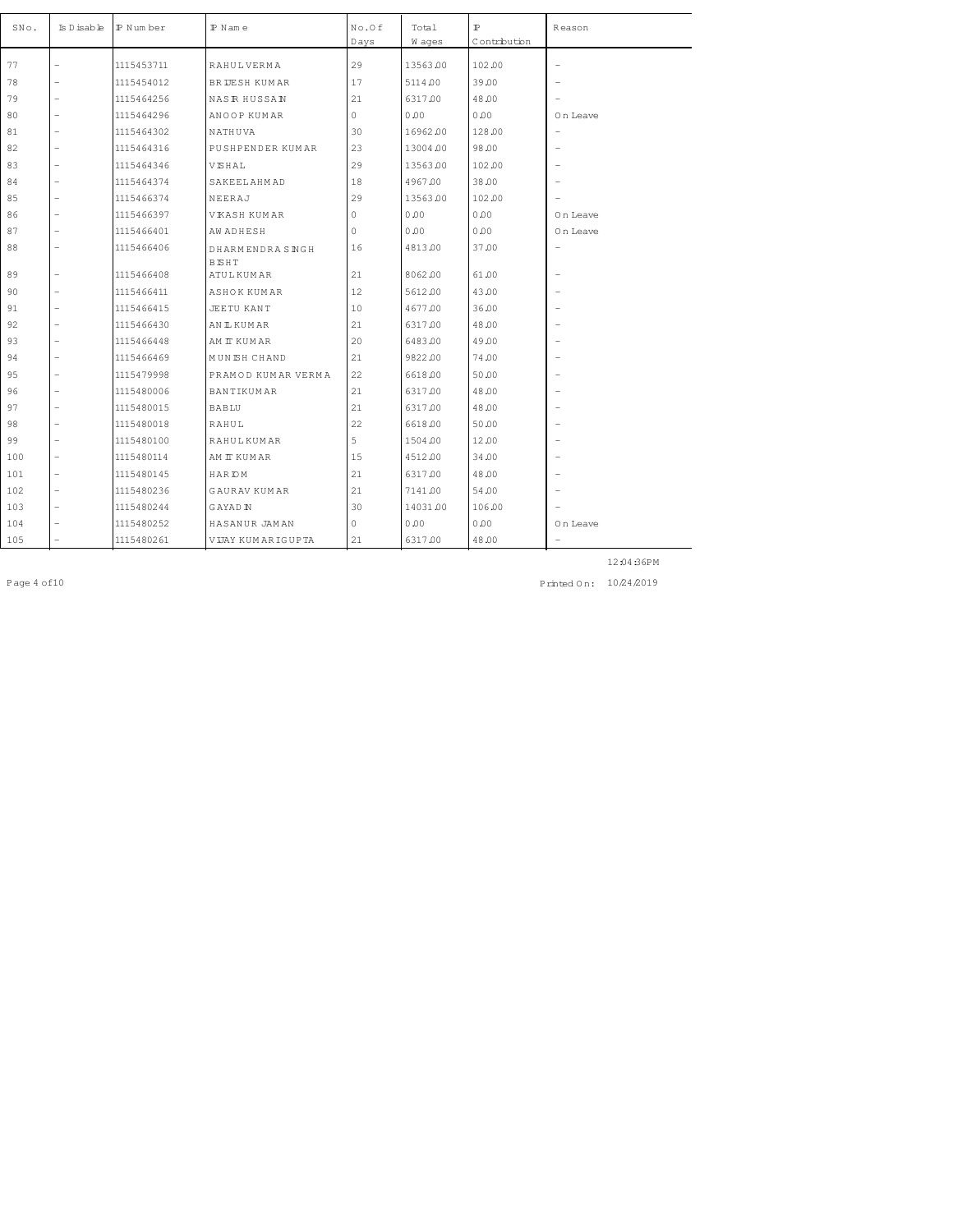| SNo. | Is D isable              | P Number   | $P$ Name                     | No.Of<br>Days | Total<br>W ages | $\mathbb{P}$<br>Contribution | Reason                     |
|------|--------------------------|------------|------------------------------|---------------|-----------------|------------------------------|----------------------------|
| 106  | -                        | 1115480286 | SANDEEP                      | $\mathbf{0}$  | 0.00            | 0.00                         | On Leave                   |
| 107  | $\overline{\phantom{0}}$ | 1115480304 | ARUN                         | $\mathbf{0}$  | 0.00            | 0.00                         | On Leave                   |
| 108  | $\overline{\phantom{0}}$ | 1115480313 | SAURAV                       | $\circ$       | 0.00            | 0.00                         | On Leave                   |
| 109  | $\overline{a}$           | 1115480314 | RAHUL                        | $\mathbf{0}$  | 0.00            | 0.00                         |                            |
| 110  | $\overline{a}$           | 1115480319 | <b>REKHA</b>                 | 23            | 10757.00        | 81.00                        | On Leave<br>$\overline{a}$ |
|      | $\overline{\phantom{0}}$ |            | RACHNA                       | 23            |                 |                              |                            |
| 111  |                          | 1115480323 |                              |               | 10757.00        | 81.00                        | $\overline{\phantom{0}}$   |
| 112  | $\overline{\phantom{0}}$ | 1115497425 | KULDEEP DH LOD               | 30            | 14031.00        | 106.00                       | $\overline{\phantom{0}}$   |
| 113  | $\overline{\phantom{0}}$ | 1115497445 | DEEPAK KUMAR                 | 20            | 9354.00         | 71.00                        | $\overline{\phantom{0}}$   |
| 114  | $\overline{\phantom{0}}$ | 1115497451 | KAM LENDRA KUMAR             | 21            | 9822.00         | 74.00                        | $\overline{\phantom{0}}$   |
| 115  | $\overline{\phantom{0}}$ | 1115497454 | YADAV<br><b>DINESH KUMAR</b> | $\circ$       | 0.00            | 0.00                         | On Leave                   |
| 116  | $\overline{\phantom{0}}$ | 1115497463 | RIK                          | $\mathbb O$   | 0.00            | 0.00                         | 0 n Leave                  |
| 117  | $\overline{a}$           | 1115497466 | <b>BBEK</b>                  | 24            | 7779.00         | 59.00                        | $\overline{\phantom{0}}$   |
| 118  | $\overline{\phantom{0}}$ | 1115498197 | D PA DEVI                    | 21            | 6807.00         | 52.00                        | $\overline{\phantom{0}}$   |
| 119  | $\overline{\phantom{0}}$ | 1115518877 | HANSRAJ                      | 19            | 5715.00         | 43.00                        |                            |
| 120  | $\overline{a}$           | 1115518894 | <b>VKAS KUMAR</b>            | 14            | 4211.00         | 32.00                        |                            |
| 121  | $\overline{a}$           | 1115518904 | NDRAJIT                      | 14            | 4211.00         | 32.00                        |                            |
| 122  | $\overline{a}$           | 1115518961 | SAURABH SINGH                | $\circ$       | 0.00            | 0.00                         | On Leave                   |
| 123  | $\overline{\phantom{0}}$ | 1115518967 | PANKAJKUMAR                  | 0             | 0.00            | 0.00                         | On Leave                   |
| 124  | -                        | 1115518972 | SONU KAROTIYA                | $\circ$       | 0.00            | 0.00                         | On Leave                   |
| 125  | $\overline{a}$           | 1115535875 | ROHIT                        | 0             | 0.00            | 0.00                         | On Leave                   |
| 126  | $\overline{a}$           | 1115535879 | DEEPAK KUMAR                 | $\mathbf{0}$  | 0.00            | 0.00                         | On Leave                   |
| 127  | $\overline{\phantom{0}}$ | 1115535880 | NRAJKUMAR                    | 21            | 6812.00         | 52.00                        | $\overline{\phantom{0}}$   |
| 128  | $\overline{a}$           | 1115535883 | <b>KRISHAN KUMAR</b>         | 23            | 6918.00         | 52.00                        | $\overline{\phantom{0}}$   |
| 129  | -                        | 1115535889 | PUSHPENDRA KUMAR             | 23            | 6918.00         | 52.00                        |                            |
| 130  | $\overline{\phantom{0}}$ | 1115535897 | CHANDAN SINGH                | $\circ$       | 0.00            | 0.00                         | On Leave                   |
| 131  | $\overline{a}$           | 1115535899 | RAJESH SAGWAN                | $\Omega$      | 0.00            | 0.00                         | On Leave                   |
| 132  | $\overline{a}$           | 1115535900 | <b>REKHA</b>                 | 23            | 7455.00         | 56.00                        | $\overline{\phantom{0}}$   |
| 133  | -                        | 1115549886 | DALP                         | 30            | 14031.00        | 106.00                       |                            |
| 134  | -                        | 1115549916 | ANUP MAURYA                  | 25            | 11693.00        | 88.00                        | $\overline{\phantom{0}}$   |

Page 5 of 10 10 24 2019 10 24 2019 10 24 2019 10 24 2019 10 24 2019 10 24 2019 10 24 2019 10 24 2019 10 24 201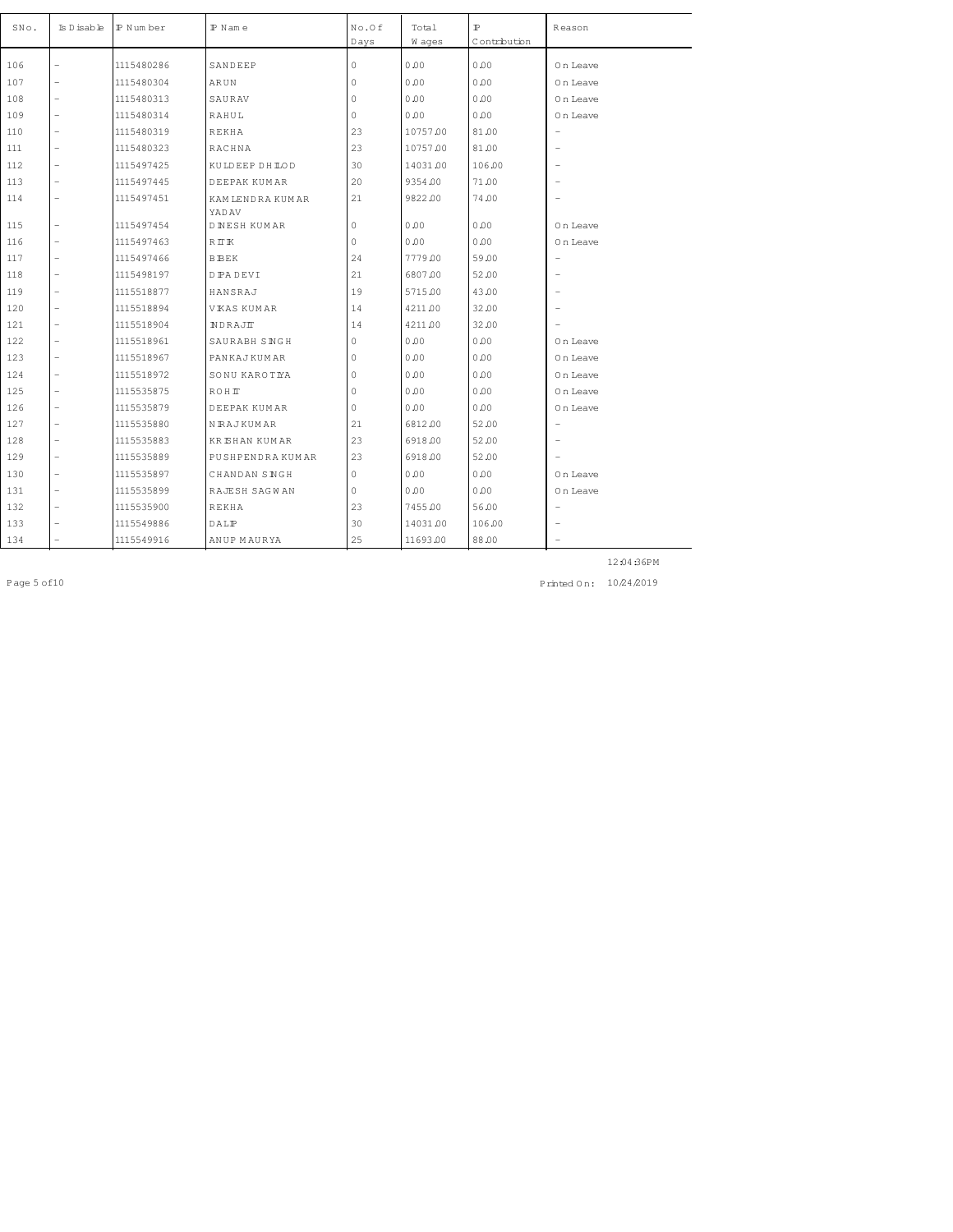| SNo. | Is D isable              | IP Number  | $P$ N am e           | No.Of<br>Days | Total<br>W ages | $\mathbb{P}$<br>Contribution | Reason                   |
|------|--------------------------|------------|----------------------|---------------|-----------------|------------------------------|--------------------------|
|      |                          |            |                      | 30            |                 |                              |                          |
| 135  | $\overline{\phantom{0}}$ | 1115549921 | ARVND                |               | 14031.00        | 106.00                       | $\overline{\phantom{0}}$ |
| 136  | -                        | 1115549923 | MOD ZIANI            | 30            | 14031.00        | 106.00                       |                          |
| 137  | $\overline{\phantom{0}}$ | 1115549995 | BHANU PRATAP SINGH   | $\circ$       | 0.00            | 0.00                         | On Leave                 |
| 138  | $\overline{\phantom{0}}$ | 1115550024 | VKAS KUMAR           | $\circ$       | 0.00            | 0.00                         | On Leave                 |
| 139  | $\overline{\phantom{0}}$ | 1115550028 | OMVR SNGH            | $\mathbf 0$   | 0.00            | 0.00                         | On Leave                 |
| 140  | $\overline{\phantom{0}}$ | 1115550042 | KAM LESH KAUR        | 22            | 7131.00         | 54.00                        | $\overline{\phantom{a}}$ |
| 141  | $\overline{\phantom{0}}$ | 1115550111 | <b>VNEET KUMAR</b>   | $\mathbf 0$   | 0.00            | 0.00                         | On Leave                 |
| 142  | $\overline{\phantom{0}}$ | 1115550113 | RAJENDRA KUMAR       | $\circ$       | 0.00            | 0.00                         | On Leave                 |
| 143  | $\overline{\phantom{0}}$ | 1115550116 | HAR KR SHNA          | $\mathbb O$   | 0.00            | 0.00                         | On Leave                 |
| 144  | $\overline{\phantom{0}}$ | 1115550117 | UMESH KUMAR          | $\circ$       | 0.00            | 0.00                         | On Leave                 |
| 145  | $\overline{\phantom{0}}$ | 1115550128 | SH NA                | 21            | 6807.00         | 52.00                        | $\overline{\phantom{a}}$ |
| 146  | $\overline{\phantom{0}}$ | 1115551549 | PRAHLAD GOSWAMI      | 21            | 6633.00         | 50.00                        | $\overline{\phantom{0}}$ |
| 147  | $\overline{\phantom{0}}$ | 1115551591 | YASH VEER SINGH      | 21            | 6317.00         | 48.00                        | $\overline{\phantom{0}}$ |
| 148  | $\overline{\phantom{0}}$ | 1115551605 | <b>MUKATAN SINGH</b> | 20            | 6016.00         | 46.00                        | $\overline{\phantom{0}}$ |
| 149  | $\overline{\phantom{0}}$ | 1115568751 | ANUJANURAG           | 10            | 6154.00         | 47.00                        | $\overline{\phantom{0}}$ |
| 150  | $\overline{\phantom{0}}$ | 1115569120 | SANJAY               | 25            | 8103.00         | 61.00                        | $\overline{\phantom{0}}$ |
| 151  | $\overline{\phantom{0}}$ | 1115569125 | SANTO SH VAN SHKAR   | 21            | 6807.00         | 52.00                        |                          |
| 152  | $\overline{\phantom{0}}$ | 1115569127 | NITN SAHU            | $\circ$       | 0.00            | 0.00                         | On Leave                 |
| 153  | $\overline{\phantom{0}}$ | 1115569134 | DHARMENRA KUMAR      | 18            | 4967.00         | 38.00                        | $\overline{\phantom{0}}$ |
| 154  | $\overline{\phantom{0}}$ | 1115569141 | AKSHAY AKHAR IYA     | 29            | 13563.00        | 102.00                       | $\overline{\phantom{0}}$ |
| 155  | $\overline{\phantom{0}}$ | 1115569146 | <b>SHISHUPAL</b>     | 30            | 14031.00        | 106.00                       |                          |
| 156  | $\overline{\phantom{0}}$ | 1115569148 | VNAY KUMAR           | $\circ$       | 0.00            | 0.00                         | On Leave                 |
| 157  | $\overline{\phantom{0}}$ | 1115569151 | LAVKUSH              | 30            | 14031.00        | 106.00                       | $\overline{\phantom{a}}$ |
| 158  | $\overline{\phantom{0}}$ | 1115569158 | <b>JOG NDAR</b>      | $\circ$       | 0.00            | 0.00                         | On Leave                 |
| 159  | $\overline{\phantom{0}}$ | 1115569161 | NEELESH RAW AT       | 30            | 14031.00        | 106.00                       | $\overline{\phantom{0}}$ |
| 160  | $\overline{\phantom{0}}$ | 1115569164 | NARENDRA SNGH        | 15            | 4512.00         | 34.00                        | $\overline{\phantom{m}}$ |
| 161  | $\overline{\phantom{0}}$ | 1115569169 | SABR KHAN            | 19            | 5715.00         | 43.00                        | $\overline{\phantom{0}}$ |
| 162  |                          | 1115569172 | <b>RUBEL RANA</b>    | $\circ$       | 0.00            | 0.00                         | On Leave                 |
| 163  | $\overline{\phantom{0}}$ | 1115569174 | KARTIK DAS           | $\mathbf{0}$  | 0.00            | 0.00                         | 0 n Leave                |

Page 6 of 10 10 24 2019 10 24 2019 10 24 2019 10 24 2019 10 24 2019 10 24 2019 10 24 2019 10 24 2019 10 24 201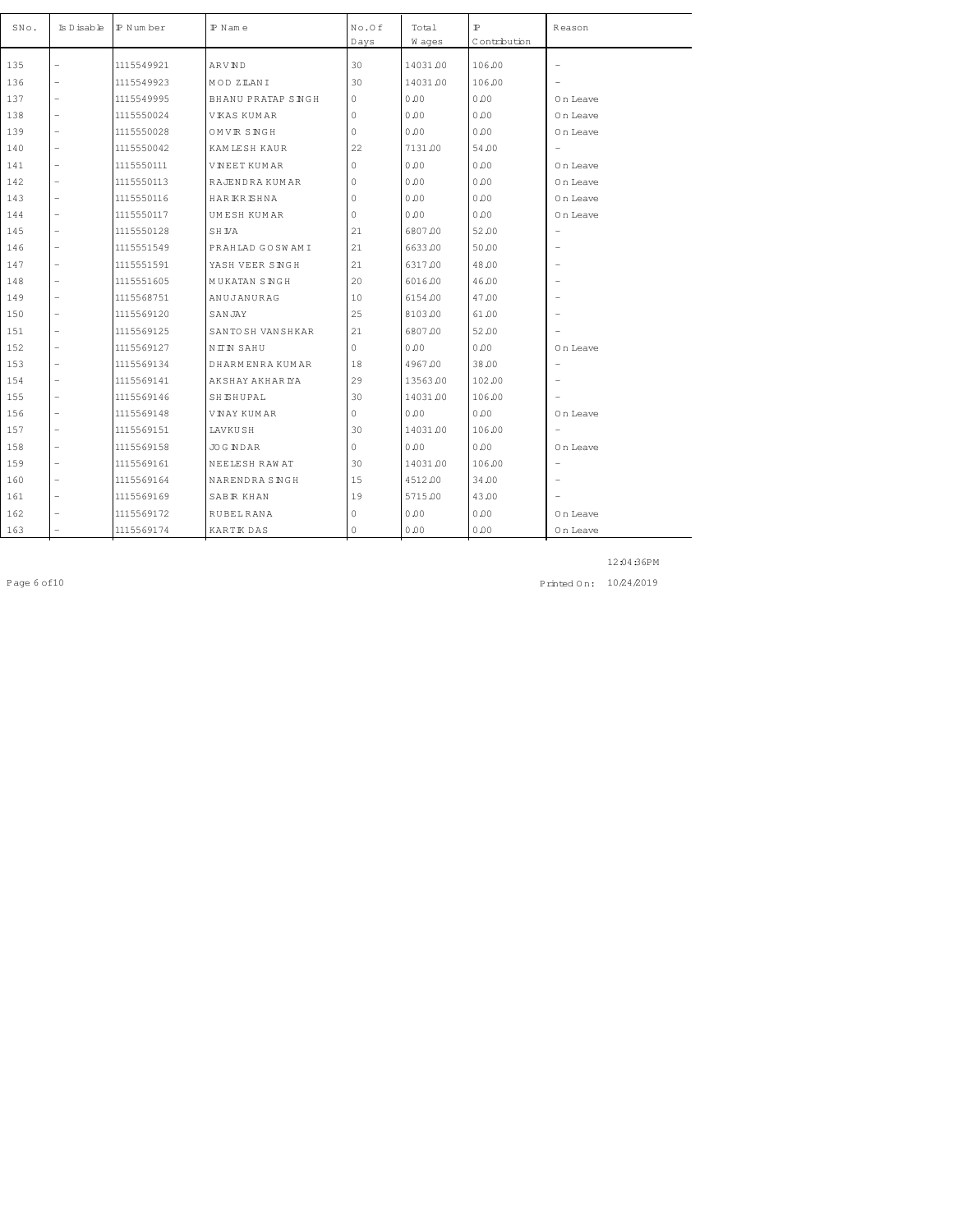| SNo. | Is D isable              | P Num ber  | $P$ N am e          | No.Of        | Total    | $\mathbbm{P}$ | Reason                   |
|------|--------------------------|------------|---------------------|--------------|----------|---------------|--------------------------|
|      |                          |            |                     | Days         | W ages   | Contribution  |                          |
| 164  | $\overline{a}$           | 1115569183 | <b>DH RAJPASWAN</b> | 28           | 13096.00 | 99.00         | $\overline{a}$           |
| 165  | $\overline{\phantom{0}}$ | 1115587641 | LAXM I              | 21           | 6807.00  | 52.00         | $\overline{\phantom{a}}$ |
| 166  | $\overline{a}$           | 1115587644 | R NKU SHARMA        | 20           | 6016.00  | 46.00         | ۰                        |
| 167  | $\overline{a}$           | 1115587645 | ABDHESH SINGH       | 15           | 4512.00  | 34.00         |                          |
| 168  | $\overline{\phantom{0}}$ | 1115587647 | SHANU               | $\mathbf{0}$ | 0.00     | 0.00          | 0 n Leave                |
| 169  | $\qquad \qquad -$        | 1115587648 | ASHOK KUMAR         | $\circ$      | 0.00     | 0.00          | On Leave                 |
| 170  | $\overline{\phantom{0}}$ | 1115587649 | CHANDRAVEER SINGH   | $\circ$      | 0.00     | 0.00          | On Leave                 |
| 171  | $\overline{\phantom{0}}$ | 1115587650 | SABUNDEEN KHAN      | $\mathbf{0}$ | 0.00     | 0.00          | On Leave                 |
| 172  | $\qquad \qquad -$        | 1115587658 | SHANU               | $\circ$      | 0.00     | 0.00          | On Leave                 |
| 173  | $\overline{a}$           | 1115587659 | MR.VRENDRA          | 15           | 4512.00  | 34.00         | $\overline{a}$           |
| 174  | $\overline{a}$           | 1115587660 | OMVR                | $\circ$      | 0.00     | 0.00          | On Leave                 |
| 175  | $\overline{a}$           | 1115587662 | GOVNDA              | 23           | 7455.00  | 56.00         | $\overline{\phantom{a}}$ |
| 176  | $\overline{a}$           | 1115605972 | AAR F               | 26           | 8622.00  | 65.00         | $\overline{\phantom{0}}$ |
| 177  | $\overline{\phantom{0}}$ | 1115606024 | <b>ARJUN</b>        | 19           | 5715.00  | 43.00         | $\overline{\phantom{a}}$ |
| 178  | $\overline{a}$           | 1115606034 | BTAS RAY            | 21           | 6317.00  | 48.00         | $\overline{\phantom{a}}$ |
| 179  | $\overline{a}$           | 1115606038 | AKSHAY KUMAR        | 15           | 4512.00  | 34.00         |                          |
| 180  | $\overline{\phantom{0}}$ | 1115606043 | DHARMENDRA          | $\circ$      | 0.00     | 0.00          | On Leave                 |
| 181  | $\overline{a}$           | 1115606050 | GAJENDRA SINGH      | 18           | 5414.00  | 41.00         | $\overline{a}$           |
| 182  | $\overline{a}$           | 1115606058 | HAR IDM GOSHWAMI    | 13           | 3910.00  | 30.00         | $\overline{\phantom{a}}$ |
| 183  | $\overline{a}$           | 1115606077 | <b>KOSHAL</b>       | 30           | 9024.00  | 68.00         | $\overline{\phantom{a}}$ |
| 184  | $\overline{\phantom{0}}$ | 1115606092 | MOHD ERFAN          | $\Omega$     | 0.00     | 0.00          | On Leave                 |
| 185  | $\overline{a}$           | 1115606119 | PUSHPENDRAKUMAR     | 19           | 5715.00  | 43.00         | $\overline{a}$           |
| 186  | $\qquad \qquad -$        | 1115606135 | RAJESH              | 17           | 5114.00  | 39.00         | $\overline{\phantom{0}}$ |
| 187  | $\overline{\phantom{0}}$ | 1115606140 | RAJKUMAR            | $\circ$      | 0.00     | 0.00          | On Leave                 |
| 188  | $\overline{a}$           | 1115606150 | RAJNESH KUMAR       | $\circ$      | 0.00     | 0.00          | On Leave                 |
| 189  | $\overline{\phantom{0}}$ | 1115606159 | RANVEER RAW AT      | 30           | 9949.00  | 75.00         | $\overline{\phantom{0}}$ |
| 190  | $\overline{a}$           | 1115606162 | SACHCH TANAND       | 16           | 4813.00  | 37.00         | $\overline{\phantom{0}}$ |
| 191  |                          | 1115606166 | SOURAB              | $\circ$      | 0.00     | 0.00          | 0 n Leave                |
| 192  |                          | 1115606167 | VKASH HAR UAN       | 22           | 10289.00 | 78.00         |                          |

Page 7 of 10 10 24 2019 10 24 2019 10 24 2019 10 24 2019 10 24 2019 10 24 2019 10 24 2019 10 24 2019 10 24 201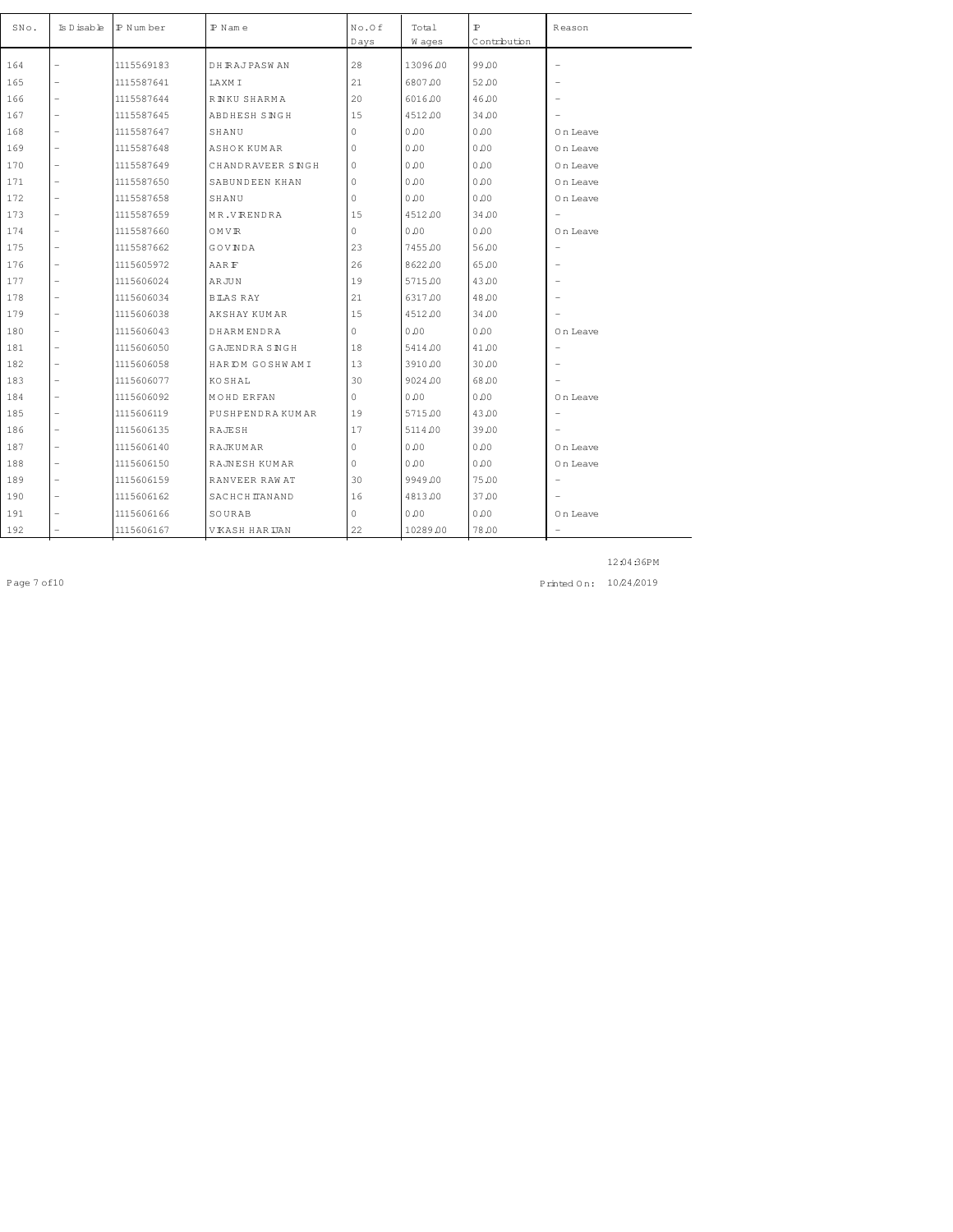| SNo. | Is D isable              | IP Number  | $P$ N am e           | No.Of<br>Days | Total<br>W ages | $\mathbb{P}$<br>Contribution | Reason                   |
|------|--------------------------|------------|----------------------|---------------|-----------------|------------------------------|--------------------------|
| 193  | $\overline{\phantom{0}}$ | 1115606174 | VNOD KUMAR           | 20            | 6016.00         | 46.00                        | $\qquad \qquad -$        |
| 194  | -                        | 1115606178 | SACHIN RAJPOOT       | 21            | 6317.00         | 48.00                        | $\overline{\phantom{0}}$ |
| 195  | $\overline{\phantom{0}}$ | 1115606179 | <b>SHALESH KUMAR</b> | 7             | 2106.00         | 16.00                        | $\overline{\phantom{0}}$ |
| 196  | $\overline{\phantom{0}}$ | 1115606185 | SH LAVANT BHARATI    | 7             | 2106.00         | 16.00                        |                          |
| 197  | $\overline{\phantom{0}}$ | 1115606189 | SANJAY KUMAR         | 0             | 0.00            | 0.00                         | On Leave                 |
| 198  | $\overline{\phantom{0}}$ | 1115606198 | SANJAY PRAJAPATI     | 0             | 0.00            | 0.00                         | On Leave                 |
|      | $\overline{a}$           |            |                      |               |                 | 0.00                         |                          |
| 199  |                          | 1115606203 | SATENDRA KUMAR       | 0             | 0.00            |                              | On Leave                 |
| 200  | $\overline{\phantom{0}}$ | 1115623415 | MASUD RANA           | 19            | 5715.00         | 43.00                        | $\qquad \qquad -$        |
| 201  | $\overline{\phantom{0}}$ | 1115623429 | AAM R KHAN           | 29            | 8723.00         | 66.00                        | $\overline{\phantom{0}}$ |
| 202  | $\overline{a}$           | 1115623436 | SAHRUKH KHAN         | 29            | 8723.00         | 66.00                        | $\overline{\phantom{0}}$ |
| 203  | $\overline{a}$           | 1115623442 | MOHD SHAKEEL         | 29            | 8723.00         | 66.00                        | $\overline{\phantom{0}}$ |
| 204  | $\overline{\phantom{0}}$ | 1115623454 | ASHOK                | 17            | 5114.00         | 39.00                        | $\overline{\phantom{0}}$ |
| 205  |                          | 1115623457 | <b>ROHIT</b>         | 29            | 9617.00         | 73.00                        |                          |
| 206  | $\overline{\phantom{0}}$ | 1115623527 | PRABHAT KUMAR        | 19            | 5715.00         | 43.00                        | $\overline{\phantom{a}}$ |
| 207  | $\overline{\phantom{0}}$ | 1115623531 | <b>KRISHN MOHAN</b>  | 5             | 1504.00         | 12.00                        | $\overline{\phantom{0}}$ |
| 208  | $\overline{a}$           | 1115623534 | VEERESH              | 21            | 6317.00         | 48.00                        | $\overline{\phantom{0}}$ |
| 209  | $\overline{\phantom{0}}$ | 1115623543 | <b>SWETPRAKASH</b>   | 12            | 3610.00         | 28.00                        | $\overline{\phantom{0}}$ |
| 210  | $\overline{\phantom{0}}$ | 1115623555 | AN IL KUM AR         | 22            | 6618.00         | 50.00                        |                          |
| 211  | $\overline{\phantom{0}}$ | 1115623564 | RAM PALSNGH          | 21            | 6317.00         | 48.00                        | $\overline{\phantom{0}}$ |
| 212  | $\overline{\phantom{0}}$ | 1115623577 | AJAY KUMAR           | 15            | 4512.00         | 34.00                        |                          |
| 213  | $\overline{\phantom{0}}$ | 1115623590 | RAKESH SEKH          | 20            | 6016.00         | 46.00                        | $\overline{\phantom{0}}$ |
| 214  | $\overline{\phantom{0}}$ | 1115623606 | <b>KISHOR KUMAR</b>  | 12            | 5612.00         | 43.00                        |                          |
| 215  | $\overline{\phantom{0}}$ | 1115623627 | DEVENDRA SNGH        | 15            | 4140.00         | 32.00                        | $\overline{\phantom{0}}$ |
| 216  | $\overline{\phantom{0}}$ | 1115623639 | AMOD KUMAR           | 26            | 12160.00        | 92.00                        | $\overline{\phantom{0}}$ |
| 217  | $\overline{\phantom{0}}$ | 1115623656 | PRADEEP KUMAR        | 11            | 5145.00         | 39.00                        | $\overline{\phantom{m}}$ |
| 218  | $\overline{\phantom{0}}$ | 1115623662 | AJAY YADAV           | 14            | 4211.00         | 32.00                        | $\overline{\phantom{0}}$ |
| 219  | $\overline{\phantom{0}}$ | 1115623666 | MADAN KUMAR          | 17            | 5114.00         | 39.00                        |                          |
| 220  | $\overline{\phantom{0}}$ | 1115623668 | SANJAY KUMAR         | 14            | 4211.00         | 32.00                        | $\overline{\phantom{0}}$ |
| 221  |                          | 1115623675 | SONU                 | 29            | 13563.00        | 102.00                       | $\overline{\phantom{0}}$ |

Page 8 of 10 10 24 2019 10 24 2019 10 24 2019 10 24 2019 10 24 2019 10 24 2019 10 24 2019 10 24 2019 10 24 201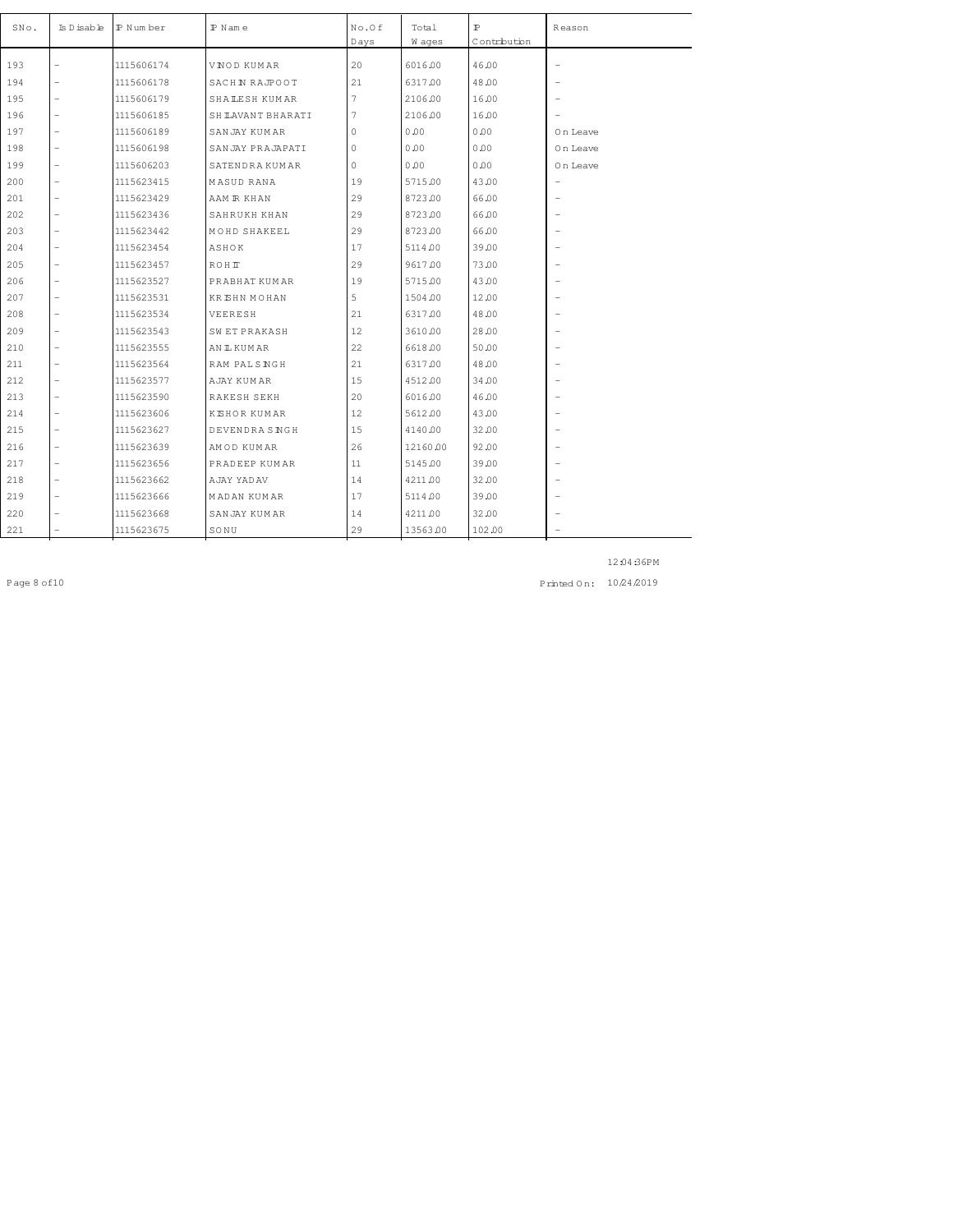| SNo. | Is D isable              | IP Num ber | $P$ N am e              | No.Of    | Total    | $\mathbb{P}$ | Reason                   |
|------|--------------------------|------------|-------------------------|----------|----------|--------------|--------------------------|
|      |                          |            |                         | Days     | W ages   | Contribution |                          |
| 222  |                          | 1115623682 | AN IL KUM AR            | 29       | 13563.00 | 102.00       | $\overline{\phantom{a}}$ |
| 223  | $\overline{\phantom{0}}$ | 1115623691 | <b>SUDHR KUMAR</b>      | 29       | 8723.00  | 66.00        |                          |
| 224  | $\overline{\phantom{0}}$ | 1115623695 | <b>RAHULKUMAR</b>       | 15       | 4512.00  | 34.00        |                          |
| 225  | $\overline{a}$           | 1115623698 | VED PRAKASH             | 21       | 6317.00  | 48.00        |                          |
| 226  |                          | 2014301504 | <b>BRIPAL</b>           | 0        | 0.00     | 0.00         | 0 n Leave                |
| 227  | $\overline{\phantom{0}}$ | 1115348418 | ROHIT SAHU              | 0        | 0.00     | 0.00         | LeftService              |
| 228  | $\overline{a}$           | 1115464292 | PRSHANTM EHRA           | 0        | 0.00     | 0.00         | <b>LeffService</b>       |
| 229  | $\overline{\phantom{0}}$ | 1115518906 | JIU                     | 0        | 0.00     | 0.00         | LeftService              |
| 230  | $\overline{\phantom{0}}$ | 1115518976 | <b>SHALENDRAKUMAR</b>   | 0        | 0.00     | 0.00         | LeftService              |
| 231  | $\overline{\phantom{0}}$ | 1115535881 | RANJAN KUMAR            | 0        | 0.00     | 0.00         | LeftService              |
| 232  | $\overline{\phantom{0}}$ | 1115535882 | MANEESH KUMAR           | 0        | 0.00     | 0.00         | LeftService              |
| 233  | $\overline{\phantom{0}}$ | 1115535886 | RAHISH AHMED            | 0        | 0.00     | 0.00         | LeftService              |
| 234  | $\overline{\phantom{0}}$ | 1115549981 | PRADEEP KUMAR           | 0        | 0.00     | 0.00         | LeftService              |
| 235  |                          | 1115549999 | VISHNU KUMAR            | 0        | 0.00     | 0.00         | LeftService              |
| 236  | $\overline{\phantom{0}}$ | 1115550010 | RAJEEV KUMAR            | 0        | 0.00     | 0.00         | LeftService              |
| 237  | $\overline{\phantom{0}}$ | 1115550032 | NAHANOO                 | $\Omega$ | 0.00     | 0.00         | <b>LeffService</b>       |
| 238  | $\overline{\phantom{0}}$ | 1115453691 | AJAY KUMAR              | 0        | 0.00     | 0.00         | LeftService              |
| 239  | $\overline{a}$           | 1115466441 | <b>PREMPAL</b>          | 0        | 0.00     | 0.00         | LeftService              |
| 240  | $\overline{\phantom{0}}$ | 1115551602 | JASVEER                 | 0        | 0.00     | 0.00         | LeftService              |
| 241  | $\overline{\phantom{0}}$ | 1115569181 | <b>DOLIKUMAR</b>        | 0        | 0.00     | 0.00         | LeftService              |
| 242  | $\overline{\phantom{0}}$ | 1115569185 | PRASHANT                | 0        | 0.00     | 0.00         | LeftService              |
| 243  | $\overline{\phantom{0}}$ | 1115569187 | VIJAIKUMAR              | $\circ$  | 0.00     | 0.00         | LeftService              |
| 244  | $\overline{a}$           | 1115569193 | MOHANA                  | 0        | 0.00     | 0.00         | LeftService              |
| 245  | $\overline{\phantom{0}}$ | 1115145133 | DILEEP SNGH             | 0        | 0.00     | 0.00         | <b>LeffService</b>       |
| 246  | $\overline{\phantom{0}}$ | 1115535890 | RAHUL                   | 0        | 0.00     | 0.00         | LeftService              |
| 247  | $\overline{a}$           | 1115587640 | DHARMENDRA KUMAR        | 0        | 0.00     | 0.00         | LeftService              |
| 248  |                          | 1115587643 | SHANKAR SINGH           | 0        | 0.00     | 0.00         | LeftService              |
| 249  |                          | 1115587652 | <b>GOLU KUMAR RAJAK</b> | 0        | 0.00     | 0.00         | LeftService              |
| 250  |                          | 1115587654 | AFTAB                   | 0        | 0.00     | 0.00         | LeftService              |

Page 9 of 10 10 24 2019 10 24 2019 10 24 2019 10 24 2019 10 24 2019 10 24 2019 10 24 2019 10 24 2019 10 24 201